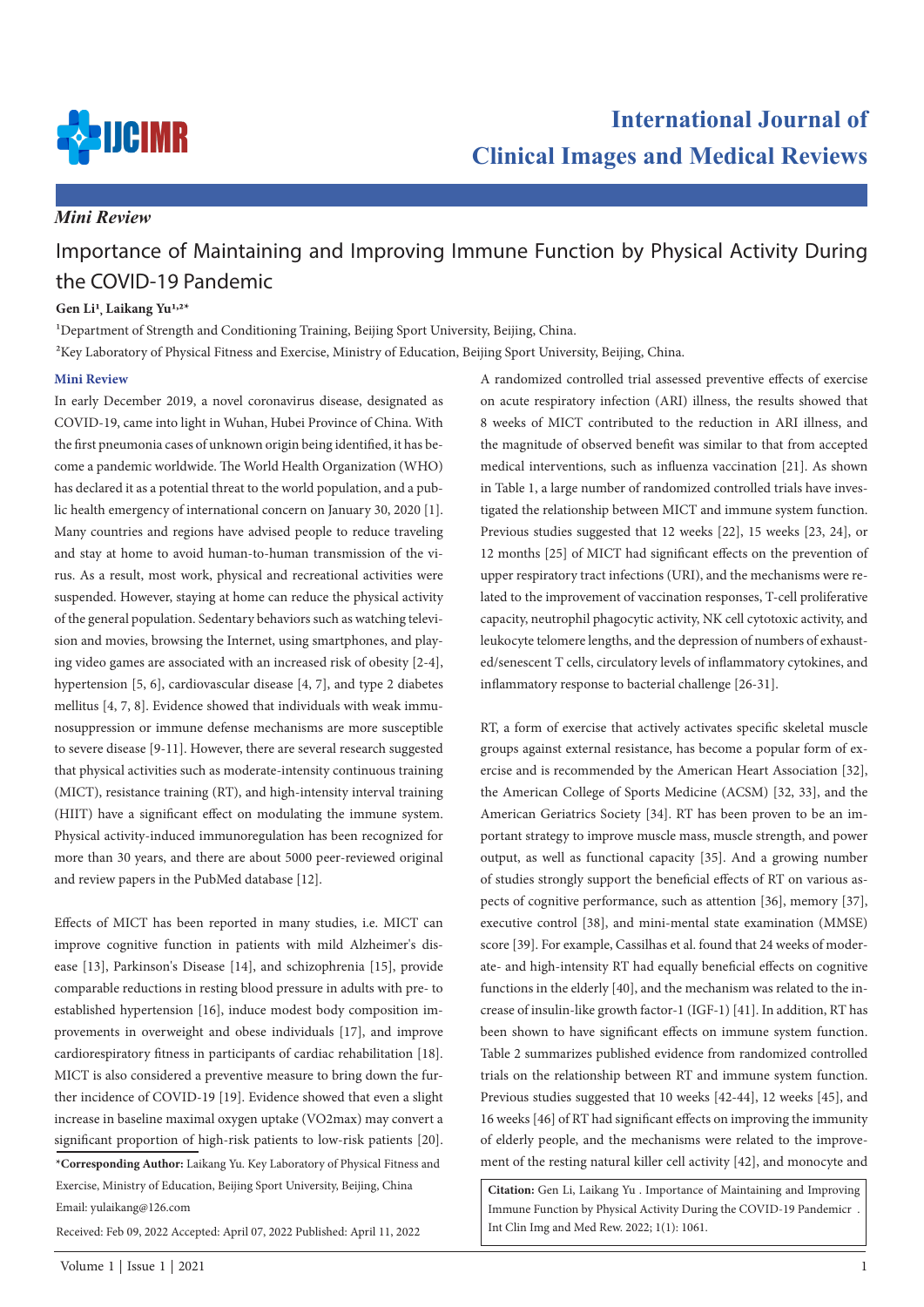|  |  |  |  |  | Table 1: Research on the relationship between MICT and immune function. |  |  |  |  |  |
|--|--|--|--|--|-------------------------------------------------------------------------|--|--|--|--|--|
|--|--|--|--|--|-------------------------------------------------------------------------|--|--|--|--|--|

| Investigator                                       | Study population                                                                                                                                    | Research design                                                                                                                                                                                           | Key finding                                                                                                                                                   |
|----------------------------------------------------|-----------------------------------------------------------------------------------------------------------------------------------------------------|-----------------------------------------------------------------------------------------------------------------------------------------------------------------------------------------------------------|---------------------------------------------------------------------------------------------------------------------------------------------------------------|
| Nieman et al.<br>1990[23]                          | 36 mildly obese sedentary<br>women (aged $34.4 \pm 1.1$ years)                                                                                      | Randomized to 15 weeks of moderate<br>intensity walking program (45 min/day, 5<br>days/week; $n = 18$ ) or observational con-<br>trol ( $n = 18$ )                                                        | 15 weeks of MICT was associated with el-<br>evated NK cell activity and reduced URI<br>symptomatology                                                         |
| Nieman et al.<br>1993 <sup>[22]</sup>              | 30 sedentary, healthy elderly<br>women (aged $73.4 \pm 1.2$ years)<br>and 12 highly conditioned el-<br>derly women (aged $72.5 \pm 1.8$ )<br>years) | Sedentary women randomized to 12 weeks<br>of moderate intensity walking program<br>$(30-40\text{min/day}, 5 \text{ days/week}; n = 14)$ or<br>stretching control (45 min/day, 5 days/<br>week; $n = 16$ ) | The incidence of URI was 8% in highly condi-<br>tioned, 21% in MICT, and 50% in controls                                                                      |
| Nieman et al.<br>1998[65]                          | 91 obese women (aged $45.6 \pm$<br>$1.1$ years)                                                                                                     | Randomized to 12 weeks of moderate<br>intensity walking program (45 min/day,<br>5 days/week; $n = 21$ ), stretching control<br>$(45 min/day, 4 days/week; n = 22)$ , diet or<br>exercise and diet         | The number of days with symptoms of URI<br>was reduced in MICT group relative to sub-<br>jects in the nonexercise groups                                      |
| Chubak et al.<br>2006 <sup>[25]</sup>              | 115 overweight and obese, sed-<br>entary, postmenopausal women<br>(aged $61 \pm 6.9$ years)                                                         | Randomized to 12 months of MICT (45<br>min/day, 5 days/week; $n = 53$ ) or stretch-<br>ing control (45 min/day, 1 day/week; $n =$<br>62)                                                                  | 12 months of MICT reduced the incidence of<br>colds among postmenopausal women                                                                                |
| Barrett et al.<br>and Rakel et al.<br>2012[66, 67] | 149 elderly adults (27 men and<br>122 women; aged $59.3 \pm 6.6$<br>years)                                                                          | Randomized to 8 weeks of MICT ( $n = 47$ ),<br>mindfulness meditation ( $n = 51$ ), or obser-<br>vational control ( $n = 51$ )                                                                            | Incidence, global severity, and duration of ARI<br>illness were 29%, 31%, and 43% lower in the<br>MICT group compared with controls                           |
| Sloan et al.<br>2012[24]                           | 32 healthy postmenopausal<br>women (aged $54.1 \pm 5.3$ years)                                                                                      | Randomized to 16 weeks of moderate in-<br>tensity home-based walking program (30<br>min/day, 5 day/week; $n = 16$ ) or observa-<br>tional control ( $n = 16$ )                                            | 16 weeks of MICT increased the secretion of<br>salivary immunoglobulin A, which constitutes<br>the main specific immune defense mechanism<br>in saliva        |
| Barrett et al.<br>2018[21]                         | 413 elderly adults (100 men<br>and 313 women; aged 49.6 $\pm$<br>$11.6$ years)                                                                      | Randomized to 8 weeks of MICT ( $n =$<br>137), mindfulness meditation ( $n = 138$ ), or<br>observational control ( $n = 138$ )                                                                            | Proportional rate reductions of ARI incidence,<br>global severity, and days-of-illness were 14%,<br>23%, and 31% for the MICT group compared<br>with controls |

T-cell-mediated immunity [45], and the reduction of the inflammatory reactivity and overall inflammatory milieu [43, 44], and C-reactive protein (CRP) levels [46].

HIIT can be described as "a short interval of vigorous activity interspersed with periods of low activity or rest", which can cause a strong acute physiological response [47]. A growing number of studies suggested that HIIT had effects on promoting cognitive function [48, 49], glucose and lipid metabolism in skeletal muscle [50], the expression of genes related to endogenous antioxidant enzyme activity and inflammation [51], the insulin sensitivity [52], the cardiopulmonary function [53], the aerobic capacity [54, 55], anaerobic capacity [56, 57], and the vascular endothelial function [58], and on reducing the oxidative stress level [59]. In addition, HIIT can provide comparable reductions in resting blood pressure in adults with pre- to established hypertension [16], induce modest body composition improvements in overweight and obese individuals [17], and improve cardiorespiratory fitness in participants of cardiac rehabilitation [18]. In addition to MICT and RT, HIIT has also been shown to have significant effects on immune system function. Table 3 summarizes published evidence from randomized or controlled trials on the relationship between

HIIT and immune system function. Previous studies suggested that one single session [60, 61], 3 weeks [62], and 10 weeks [63, 64] of HIIT had significant effects on improving the immune function, and the mechanisms were related to the improvement of the potential antiinflammatory benefits [60], the number of antimicrobial proteins in the saliva [62], and the innate immune functions [64], and the reduction of monocyte [63] and IFN-γ/IL-4 ratio [61].

In conclusion, different types of physical activity have significant effects on immune function, and maintaining physical activity levels during the current situation initiated by the COVID-19 pandemic will have significant physical health benefits.

## **Funding**

Gen Li was supported by the Graduate Students' Innovative Scientific Research Program of Beijing Sport University (20212011); Laikang Yu was supported by the Chinese Universities Scientific Fund (2021QN001).

#### **Conflict of interest**

The authors declare no conflict of interest.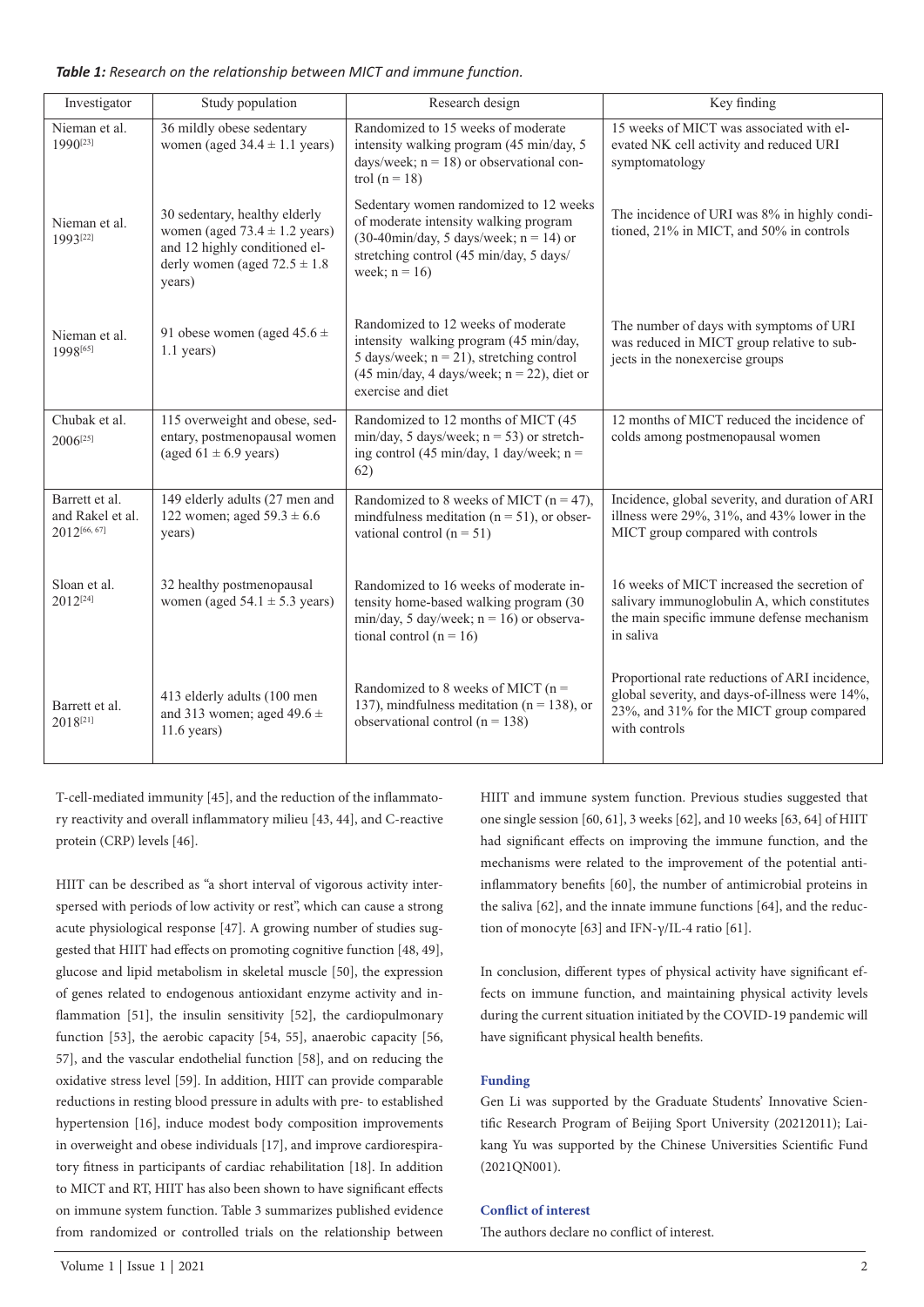*Table 2: Research on the relationship between RT and immune function.*

| Investigator                         | Study population                                                            | Research design                                                                                                                                    | Key finding                                                                                                    |
|--------------------------------------|-----------------------------------------------------------------------------|----------------------------------------------------------------------------------------------------------------------------------------------------|----------------------------------------------------------------------------------------------------------------|
| McFarlin et al.<br>$2005^{[42]}$     | 25 older, postmenopausal wom-<br>en (aged 72.1 $\pm$ 6.4 years)             | Randomized to 10 weeks of RT (3 sets, 12)<br>repetitions at 8RM, 3 days/week; $n = 19$ ) or<br>observational control $(n = 6)$                     | 10 weeks of RT improved the immunity of elderly<br>women by increasing resting natural killer cell<br>activity |
|                                      | 62 Hispanic diabetic patients                                               |                                                                                                                                                    |                                                                                                                |
| Brooks et al.<br>$2006^{[46]}$       | $(40 \text{ men}, 22 \text{ women}; \text{aged } 66.0)$<br>$\pm$ 1.5 years) | Randomized to 16 weeks of RT (3 sets, 8)<br>repetitions at 8RM, 3 days/week; $n = 31$ ) or<br>observational control $(n = 31)$                     | 16 weeks of RT reduced CRP levels in older dia-<br>betic patients                                              |
|                                      | 35 healthy postmenopausal                                                   |                                                                                                                                                    |                                                                                                                |
| Phillips et al.<br>$2010^{[43, 44]}$ | women (aged $72.1 \pm 6.1$ years)                                           | Randomized to 10 weeks of RT (3 sets, 10)<br>repetitions at 8RM, 2 days/week; $n = 28$ ) or<br>observational control $(n = 7)$                     | 10 weeks of RT reduced inflammatory reactivity<br>and overall inflammatory milieu in elderly women             |
|                                      | 24 healthy, sedentary, elderly                                              |                                                                                                                                                    |                                                                                                                |
| Shimizu et al.<br>$2011^{[68]}$      | adults (7 men, 17 women; aged<br>$67.3 \pm 0.9$ years)                      | Randomized to 12 weeks of RT (3 sets, 10)<br>repetitions, 2 days/week; $n = 12$ ) or observa-<br>tional control $(n = 12)$                         | 12 weeks of RT upregulated monocyte and T-cell-<br>mediated immunity in elderly people                         |
| Hagstrom et<br>al. $2016^{[45]}$     | 39 breast cancer survivors (aged<br>$51.9 \pm 8.8$ years)                   | Randomized to 16 weeks of RT (3 sets, 8-10)<br>repetitions at 8RM, 2 days/week; $n = 20$ ) or<br>observational control $(n = 19)$                  | 16 weeks of RT was beneficial in improving the<br>inflammatory profile in breast cancer survivors              |
| Abd et al.<br>2018[69]               | 60 sedentary elderly adults<br>(aged $66.2 \pm 3.6$ years)                  | Randomized to 6 months of RT (3 sets, 8-12)<br>repetitions, 3 days/week; $n = 30$ ) or MICT<br>$(40 \text{ min/day}, 3 \text{ days/week}; n = 30)$ | Both RT and MICT reduced inflammation in el-<br>derly individuals                                              |

*Table 3: Research on the relationship between HIIT and immune function.*

| Investigator                            | Study population                                                                                      | Research design                                                                                                                                                                                   | Key finding                                                                                                                                                                                                  |
|-----------------------------------------|-------------------------------------------------------------------------------------------------------|---------------------------------------------------------------------------------------------------------------------------------------------------------------------------------------------------|--------------------------------------------------------------------------------------------------------------------------------------------------------------------------------------------------------------|
| Bartlett et al.<br>$2017^{[63]}$        | 27 healthy, inactive adults (9<br>male and 18 female, aged 43 $\pm$<br>11 years)                      | Randomized to 10 weeks of HIIT (18-25)<br>min/day, 3 days/week, $n = 14$ ) or MICT (n<br>$= 13$                                                                                                   | Expression of monocyte was reduced by training<br>similarly in both HIIT group and MICT group                                                                                                                |
| Durrer et al.<br>2017[60]               | 10 diabetic patients (aged 57.9)<br>$\pm$ 5.4 years), 9 healthy adults<br>(aged $55.8 \pm 9.0$ years) | Participated in an acute bout of HIIT ( $7 \times 1$ )<br>min at $\sim$ 85% maximal aerobic power output,<br>separated by 1 min of recovery) on a cycle<br>ergometer                              | One session of HIIT had immunomodulatory ef-<br>fects and provided potential anti-inflammatory ben-<br>efits to people with, and without, type 2 diabetes<br>HIIT increased the number of antimicrobial pro- |
| Born et al.<br>$2017^{[62]}$            | 28 recreational male runners<br>(aged $25.0 \pm 3.6$ years)                                           | Randomized to 3 weeks of HIIT ( $4 \times 4$ min<br>of running at 90-95% of $HR_{\text{max}}$ interspersed<br>with 3 min of active recovery, $n = 16$ ) or                                        | teins in the saliva as indicated by an elevated<br>Immunoglobin-A secretion rate                                                                                                                             |
|                                         |                                                                                                       | long-slow distance training (LSD) $(n = 12)$                                                                                                                                                      | A single HIIT session decreased IFN- $\gamma$ /IL-4 ratio,<br>indicating an anti-inflammatory response, without                                                                                              |
| de Souza et al.<br>2018[61]             | 10 sedentary obese men (aged<br>$28.5 \pm 2.7$ years)                                                 | Performed three experimental sessions: HIIT<br>$(10 \times 60 \text{ s at } 90\% \text{ of the HR}_{\text{max}} \text{ alternated})$<br>by 60 s of active recovery), MICT, and rest-<br>control   | compromising the mucosal immune system                                                                                                                                                                       |
| Bartlett et al.<br>2018 <sup>[64]</sup> | 12 physically inactive adults<br>with rheumatoid arthritis (RA,<br>aged $64 \pm 7$ years)             | Participated in 10 weeks of high-intensity in-<br>terval walking (10 $\times$ 60 s at 80-90% of VO <sub>2re-</sub><br>serve separated by 50-60% of $VO_{2reserve}$ , 30 min/<br>day, 3 days/week) | 10 weeks of HIIT in older adults with RA was as-<br>sociated with improved innate immune functions,<br>indicative of reduced infection risk and inflamma-<br>tory potential                                  |

## **Reference**

- 1. Guan WJ, Ni ZY, Hu Y, et al. Clinical Characteristics of Coronavirus Disease 2019 in China. N Engl J Med, 2020, 382(18): 1708- 1720.
- 2. Angoorani P, Heshmat R, Ejtahed HS, et al. The association of parental obesity with physical activity and sedentary behaviors of their children: the CASPIAN-V study. J Pediatr (Rio J), 2018, 94(4): 410-418.
- 3. Keane E, Li X, Harrington JM, et al. Physical Activity, Sedentary Behavior and the Risk of Overweight and Obesity in School-Aged Children. Pediatr Exerc Sci, 2017, 29(3): 408-418.
- 4. Carbone S, Del Buono MG, Ozemek C, et al. Obesity, risk of diabetes and role of physical activity, exercise training and cardiorespiratory fitness. Prog Cardiovasc Dis, 2019, 62(4): 327-333.
- 5. Lee PH, Wong FK. The association between time spent in sedentary behaviors and blood pressure: a systematic review and me-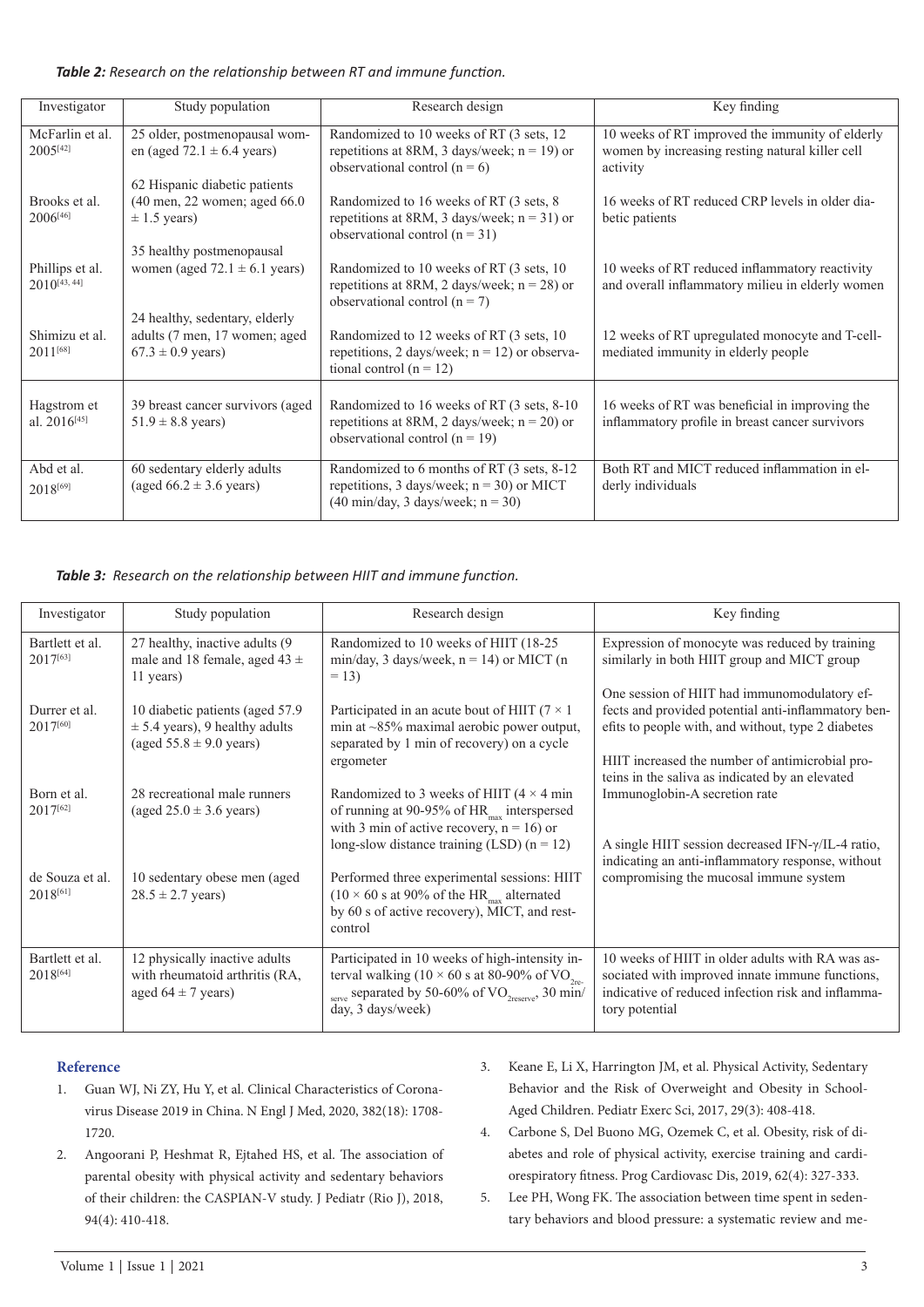ta-analysis. Sports Med, 2015, 45(6): 867-880.

- 6. Bakker EA, Sui X, Brellenthin AG, et al. Physical activity and fitness for the prevention of hypertension. Curr Opin Cardiol, 2018, 33(4): 394-401.
- 7. Patterson R, Mcnamara E, Tainio M, et al. Sedentary behaviour and risk of all-cause, cardiovascular and cancer mortality, and incident type 2 diabetes: a systematic review and dose response meta-analysis. Eur J Epidemiol, 2018, 33(9): 811-829.
- 8. Hills A P, Arena R, Khunti K, et al. Epidemiology and determinants of type 2 diabetes in south Asia. Lancet Diabetes Endocrinol, 2018, 6(12): 966-978.
- 9. García L F. Immune Response, Inflammation, and the Clinical Spectrum of COVID-19. Front Immunol, 2020, 11:1441.
- 10. Tufan A, Avanoğlu Güler A, Matucci-Cerinic M. COVID-19, immune system response, hyperinflammation and repurposing antirheumatic drugs. Turk J Med Sci, 2020, 50(Si-1): 620-632.
- 11. Mckechnie JL, Blish CA. The Innate Immune System: Fighting on the Front Lines or Fanning the Flames of COVID-19?. Cell Host Microbe, 2020, 27(6): 863-869.
- 12. Leandro CG, Ferreira ESWT, Lima-Silva AE. Covid-19 and Exercise-Induced Immunomodulation. Neuroimmunomodulation, 2020, 1-3.
- 13. Yang SY, Shan CL, Qing H, et al. The Effects of Aerobic Exercise on Cognitive Function of Alzheimer's Disease Patients. CNS Neurol Disord Drug Targets, 2015, 14(10): 1292-1297.
- 14. Altmann LJ, Stegemöller E, Hazamy AA, et al. Aerobic Exercise Improves Mood, Cognition, and Language Function in Parkinson's Disease: Results of a Controlled Study. J Int Neuropsychol Soc, 2016, 22(9): 878-889.
- 15. Shimada T, Ito S, Makabe A, et al. Aerobic exercise and cognitive functioning in schizophrenia: A pilot randomized controlled trial. Psychiatry Res, 2019, 282:112638.
- 16. Costa EC, Hay JL, Kehler DS, et al. Effects of High-Intensity Interval Training Versus Moderate-Intensity Continuous Training On Blood Pressure in Adults with Pre- to Established Hypertension: A Systematic Review and Meta-Analysis of Randomized Trials. Sports Med, 2018, 48(9): 2127-2142.
- 17. Wewege M, Van DBR, Ward RE, et al. The effects of high-intensity interval training vs. moderate-intensity continuous training on body composition in overweight and obese adults: a systematic review and meta-analysis. Obes Rev, 2017, 18(6): 635-646.
- 18. Hannan AL, Hing W, Simas V, et al. High-intensity interval training versus moderate-intensity continuous training within cardiac rehabilitation: a systematic review and meta-analysis. Open Access J Sports Med, 2018, 9:1-17.
- 19. Dixit S. Can moderate intensity aerobic exercise be an effective and valuable therapy in preventing and controlling the pandemic of COVID-19?. Med Hypotheses, 2020, 143:109854.
- 20. Ahmed I. COVID-19 does exercise prescription and maximal oxygen uptake (VO(2) max) have a role in risk-stratifying patients? . Clin Med (Lond), 2020, 20(3):282-284.
- 21. Barrett B, Hayney M S, Muller D, et al. Meditation or exercise for preventing acute respiratory infection (MEPARI-2): A randomized controlled trial. PLoS One, 2018, 13(6): e0197778.
- 22. Nieman DC, Henson DA, Gusewitch G, et al. Physical activity and immune function in elderly women. Med Sci Sports Exerc, 1993, 25(7): 823-831.
- 23. Nieman DC, Nehlsen-Cannarella SL, Markoff PA, et al. The effects of moderate exercise training on natural killer cells and acute upper respiratory tract infections. Int J Sports Med, 1990, 11(6): 467-473.
- 24. Sloan CA, Engels HJ, Fahlman MM, et al. Effects of exercise on S-IGA and URS in postmenopausal women. Int J Sports Med, 2013, 34(1): 81-86.
- 25. Chubak J, Mctiernan A, Sorensen B, et al. Moderate-intensity exercise reduces the incidence of colds among postmenopausal women. Am J Med, 2006, 119(11): 937-942.
- 26. Nieman DC, Wentz LM. The compelling link between physical activity and the body's defense system. J Sport Health Sci, 2019, 8(3): 201-217.
- 27. Zbinden-Foncea H, Francaux M, Deldicque L, et al. Does high cardiorespiratory fitness confer some protection against pro-inflammatory responses after infection by SARS-CoV-2?. Obesity (Silver Spring), 2020, 28(8):1378-1381.
- 28. Nieman DC, Gillitt ND, Sha W, et al. Metabolic recovery from heavy exertion following banana compared to sugar beverage or water only ingestion: A randomized, crossover trial. PLoS One, 2018, 13(3): e0194843.
- 29. Simpson RJ, Lowder TW, Spielmann G, et al. Exercise and the aging immune system. Ageing Res Rev, 2012, 11(3): 404-420.
- 30. Turner JE, Brum PC. Does Regular Exercise Counter T Cell Immunosenescence Reducing the Risk of Developing Cancer and Promoting Successful Treatment of Malignancies?. Oxid Med Cell Longev, 2017, 2017:4234765.
- 31. Simpson RJ, Kunz H, Agha N, et al. Exercise and the Regulation of Immune Functions. Prog Mol Biol Transl Sci, 2015, 135:355- 380.
- 32. Nelson ME, Rejeski WJ, Blair SN, et al. Physical activity and public health in older adults: recommendation from the American College of Sports Medicine and the American Heart Association. Med Sci Sports Exerc, 2007, 39(8): 1435-1445.
- 33. Kraemer WJ, Adams K, Cafarelli E, et al. American College of Sports Medicine position stand. Progression models in resistance training for healthy adults. Med Sci Sports Exerc, 2002, 34(2): 364-380.
- 34. American Geriatrics Society Panel on Exercise and Osteoarthritis. Exercise prescription for older adults with osteoarthritis pain: consensus practice recommendations. A supplement to the AGS Clinical Practice Guidelines on the management of chronic pain in older adults. J Am Geriatr Soc, 2001, 49(6): 808-823.
- 35. Lopez P, Pinto RS, Radaelli R, et al. Benefits of resistance training in physically frail elderly: a systematic review. Aging Clin Exp Res, 2018, 30(8): 889-899.
- 36. Liu-Ambrose T, Nagamatsu LS, Graf P, et al. Resistance training and executive functions: a 12-month randomized controlled trial. Arch Intern Med, 2010, 170(2): 170-178.
- 37. Perrig-Chiello P, Perrig WJ, Ehrsam R, et al. The effects of resistance training on well-being and memory in elderly volunteers.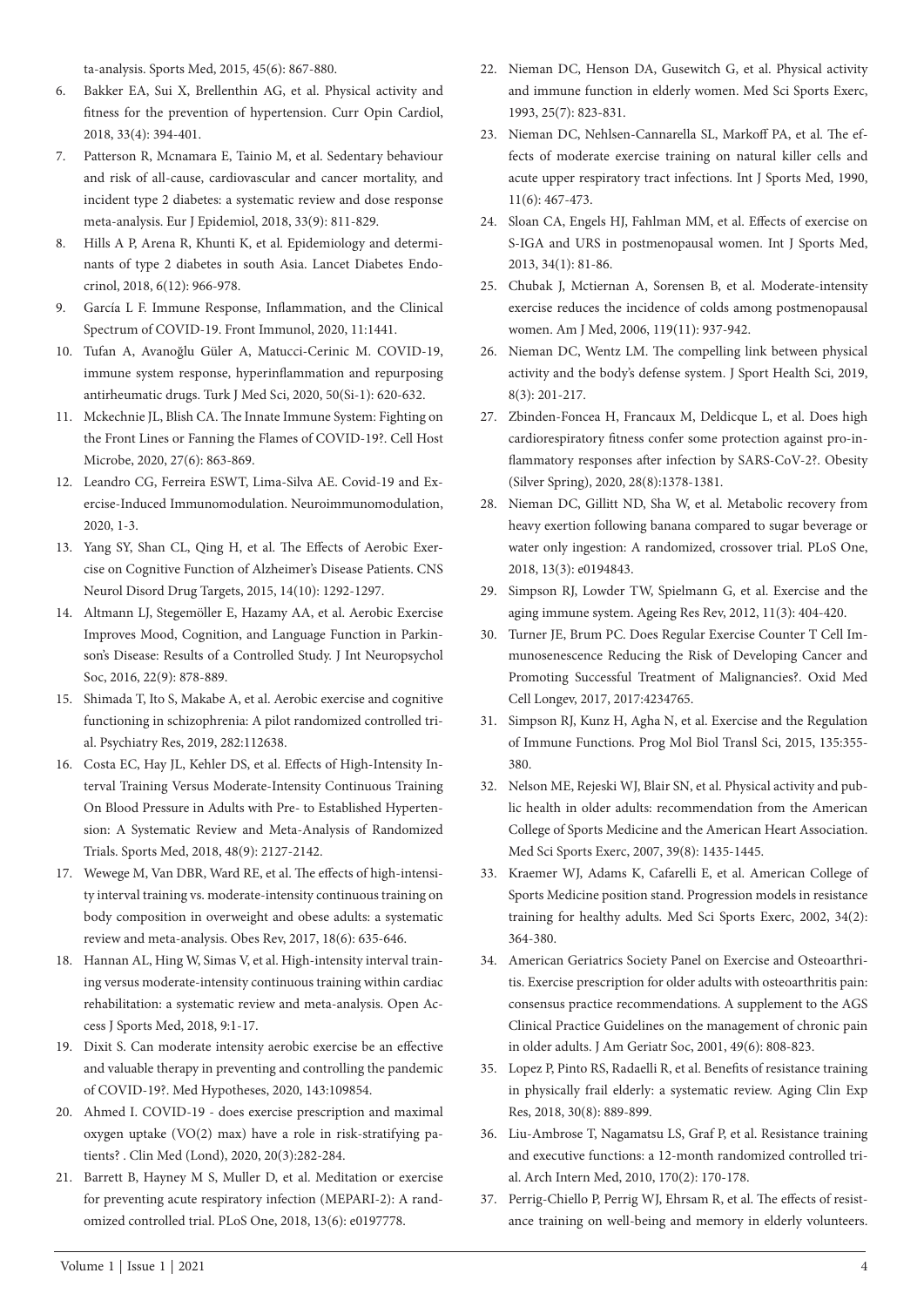Age Ageing, 1998, 27(4): 469-475.

- 38. Quintero AP, Bonilla-Vargas KJ, Correa-Bautista JE, et al. Acute effect of three different exercise training modalities on executive function in overweight inactive men: A secondary analysis of the BrainFit study. Physiology & behavior, 2018, 197:22-28.
- 39. Ozkaya GY, Aydin H, Toraman FN, et al. Effect of strength and endurance training on cognition in older people. J Sports Sci Med, 2005, 4(3): 300-313.
- 40. Cassilhas RC, Viana VA, Grassmann V, et al. The impact of resistance exercise on the cognitive function of the elderly. Med Sci Sports Exerc, 2007, 39(8): 1401-1407.
- 41. Tsai CL, Wang CH, Pan CY, et al. The effects of long-term resistance exercise on the relationship between neurocognitive performance and GH, IGF-1, and homocysteine levels in the elderly. Front Behav Neurosci, 2015, 9:23.
- 42. Mcfarlin BK, Flynn MG, Phillips MD, et al. Chronic resistance exercise training improves natural killer cell activity in older women. J Gerontol A Biol Sci Med Sci, 2005, 60(10): 1315-1318.
- 43. Phillips MD, Flynn MG, Mcfarlin BK, et al. Resistive exercise blunts LPS-stimulated TNF-alpha and Il-1 beta. Int J Sports Med, 2008, 29(2): 102-109.
- 44. Phillips MD, Flynn MG, Mcfarlin BK, et al. Resistance training at eight-repetition maximum reduces the inflammatory milieu in elderly women. Med Sci Sports Exerc, 2010, 42(2): 314-325.
- 45. Hagstrom AD, Marshall PW, Lonsdale C, et al. The effect of resistance training on markers of immune function and inflammation in previously sedentary women recovering from breast cancer: a randomized controlled trial. Breast Cancer Res Treat, 2016, 155(3): 471-482.
- 46. Brooks N, Layne JE, Gordon PL, et al. Strength training improves muscle quality and insulin sensitivity in Hispanic older adults with type 2 diabetes. Int J Med Sci, 2006, 4(1): 19-27.
- 47. Cassidy S, Thoma C, Houghton D, et al. High-intensity interval training: a review of its impact on glucose control and cardiometabolic health. Diabetologia, 2017, 60(1): 7-23.
- 48. Bell KE, Fang H, Snijders T, et al. A Multi-Ingredient Nutritional Supplement in Combination With Resistance Exercise and High-Intensity Interval Training Improves Cognitive Function and Increases N-3 Index in Healthy Older Men: A Randomized Controlled Trial. Front Aging Neurosci, 2019, 11:107.
- 49. Costigan S A, Eather N, Plotnikoff R C, et al. High-Intensity Interval Training for Cognitive and Mental Health in Adolescents. Med Sci Sports Exerc, 2016, 48(10): 1985-1993.
- 50. Davis R H, Halbrooks JE, Watkins EE, et al. High-intensity interval training and calorie restriction promote remodeling of glucose and lipid metabolism in diet-induced obesity. Am J Physiol Endocrinol Metab, 2017, 313(2): E243-E256.
- 51. Tucker PS, Briskey DR, Scanlan AT, et al. High intensity interval training favourably affects antioxidant and inflammation mRNA expression in early-stage chronic kidney disease. Free Radic Biol Med, 2015, 89:466-472.
- 52. Søgaard D, Lund MT, Scheuer CM, et al. High-intensity interval training improves insulin sensitivity in older individuals. Acta Physiol (Oxf), 2018, 222(4): e13009.
- 53. Klonizakis M, Moss J, Gilbert S, et al. Low-volume high-intensity interval training rapidly improves cardiopulmonary function in postmenopausal women. Menopause, 2014, 21(10): 1099-1105.
- 54. García-Hermoso A, Cerrillo-Urbina AJ, Herrera-Valenzuela T, et al. Is high-intensity interval training more effective on improving cardiometabolic risk and aerobic capacity than other forms of exercise in overweight and obese youth? A meta-analysis. Obes Rev, 2016, 17(6): 531-540.
- 55. Xie B, Yan X, Cai X, et al. Effects of High-Intensity Interval Training on Aerobic Capacity in Cardiac Patients: A Systematic Review with Meta-Analysis. Biomed Res Int, 2017, 2017:5420840.
- 56. Arazi H, Keihaniyan A, Eatemadyboroujeni A, et al. Effects of Heart Rate vs. Speed-Based High Intensity Interval Training on Aerobic and Anaerobic Capacity of Female Soccer Players. Sports (Basel), 2017, 5(3):57.
- 57. Moghaddam M, Estrada CA, Muddle TWD, et al. Similar Anaerobic and Aerobic Adaptations After 2 High-Intensity Interval Training Configurations: 10 s: 5 s vs. 20 s: 10 s Work-to-Rest Ratio. J Strength Cond Res, 2019, 35(6):1685-1692.
- 58. Chuensiri N, Suksom D, Tanaka H. Effects of High-Intensity Intermittent Training on Vascular Function in Obese Preadolescent Boys. Child Obes, 2018, 14(1): 41-49.
- 59. Poblete ACE, Russell Guzmán JA, Soto Muñoz ME, et al. Effects of high intensity interval training versus moderate intensity continuous training on the reduction of oxidative stress in type 2 diabetic adult patients: CAT. Medwave, 2015, 15(7): e6212.
- 60. Durrer C, Francois M, Neudorf H, et al. Acute high-intensity interval exercise reduces human monocyte Toll-like receptor 2 expression in type 2 diabetes. Am J Physiol Regul Integr Comp Physiol, 2017, 312(4): R529-R538.
- 61. De Souza DC, Matos VF, Dos Santos VOA, et al. Effects of High-Intensity Interval and Moderate-Intensity Continuous Exercise on Inflammatory, Leptin, IgA, and Lipid Peroxidation Responses in Obese Males. Front Physiol, 2018, 9:567.
- 62. Born D P, Zinner C, Sperlich B. The Mucosal Immune Function Is Not Compromised during a Period of High-Intensity Interval Training. Is It Time to Reconsider an Old Assumption?. Front Physiol, 2017, 8:485.
- 63. Bartlett DB, Shepherd SO, Wilson OJ, et al. Neutrophil and Monocyte Bactericidal Responses to 10 Weeks of Low-Volume High-Intensity Interval or Moderate-Intensity Continuous Training in Sedentary Adults. Oxid Med Cell Longev, 2017, 2017:8148742.
- 64. Bartlett DB, Willis LH, Slentz CA, et al. Ten weeks of high-intensity interval walk training is associated with reduced disease activity and improved innate immune function in older adults with rheumatoid arthritis: a pilot study. Arthritis Res Ther, 2018, 20(1): 127.
- 65. Nieman DC, Nehlsen-Cannarella SL, Henson DA, et al. Immune response to exercise training and/or energy restriction in obese women. Med Sci Sports Exerc, 1998, 30(5): 679-686.
- 66. Barrett B, Hayney MS, Muller D, et al. Meditation or exercise for preventing acute respiratory infection: a randomized controlled trial. Ann Fam Med, 2012, 10(4): 337-346.